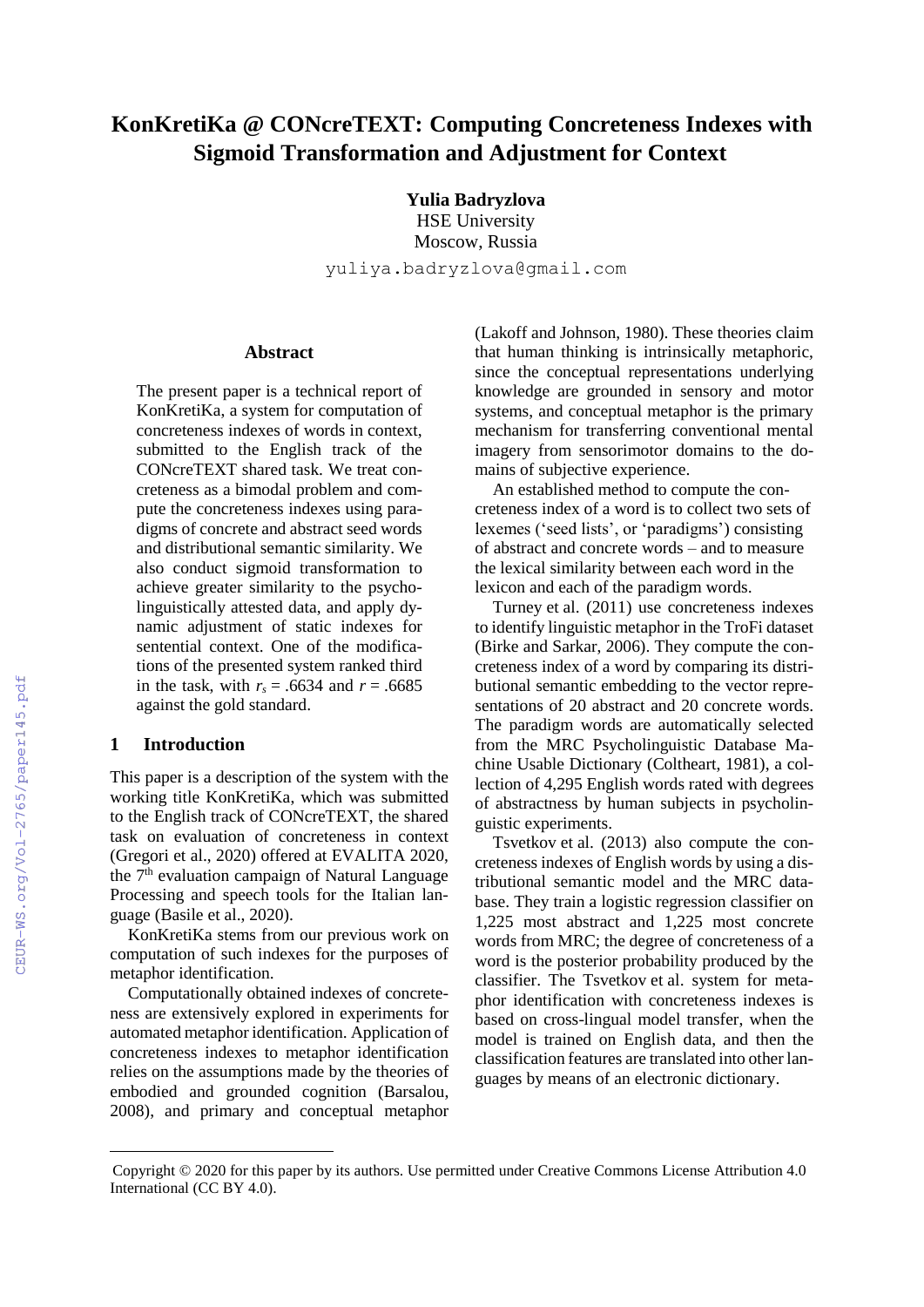albatross, balloon, bench, bridge, catfish, cauliflower, chicken, clown, corkscrew, crab, daisy, deer, eagle, egg, frog, garlic, goat, harpsichord, lion, mattress, mussel, nightgown, nightingale, owl, ox, pants, peach, piano, pig, potato, quilt, rabbit, saxophone, sheep, shrimp, skyscraper, sofa, stoat, tulip, turtle

affirmation, animosity, demeanour, derivation, determination, detestation, devotion, enunciation, etiquette, fallacy, forethought, gratitude, harm, hatred, ignorance, illiteracy, impatience, independence, indolence, inefficiency, insufficiency, integrity, intellect, interposition, justification, malice, mediocrity, obedience, oblivion, optimism, prestige, pretence, reputation, resentment, tendency, unanimity, uneasiness, unhappiness, unreality, value

**Table 1. The concrete and the abstract paradigm lists.**

∀  $v_i$ ,∀s<sub>j</sub> ∃  $D_i = \{Sim(v_i, s_1), \; Sim(v_i, s_2), \dots, \; Sim(v_i, s_j), \; \dots, \; Sim(v_i, s_k)\},\}$ (1)

where  $V$  is the set of words in the vocabulary,

S is the set of words in the seed list, *k* is the number of elements in S

$$
NN = \left\{ d_{i_1}^{'}, d_{i_2}^{'}, ..., d_{i_{10}}^{'} \right\},\tag{2}
$$

where  $D_i'$  is a linearly ordered set of  $D_i$  (in ascending order)

$$
I = Mean\{NN\} \tag{3}
$$

# **Equations 1-3. Computation of indexes with paradigm lists.**

Badryzlova (2020) explores concreteness and abstractness indexes for linguistic metaphor identification in Russian and English. The paradigm words are selected in a semi-automatic fashion: the Russian paradigm is derived from the Open Semantics of the Russian Language, the semantically annotated dataset of the KartaSlov database (Kulagin, 2019); the English paradigm is selected from the MRC database (Coltheart, 1981). The indexes of concreteness and abstractness are computed for large sets of Russian and English words (about 18,000 and 17,000 lexemes, respectively). The metaphor identification in Russian is conducted on the RusMet corpus (Badryzlova, 2019; Badryzlova and Panicheva, 2018), and the English on the TroFi dataset. The author shows that the distributions of concreteness and abstractness indexes in the two languages follow the same pattern: in the lexicon, there is a distinct group of highly concrete words, which have very high concreteness and very low abstractness indexes; similarly, there is a group of distinctly abstract vocabulary, with low concreteness and high abstractness scores. Moreover, there is a general trend for abstractness indexes to increase as the corresponding concreteness indexes decrease. The author also observes statistical correlation between two Russian abstractness ratings, which may indicate that the category of abstractness is more semantically homogeneous than the category of concreteness.

**Concrete**

**Abstract**

The present work develops and extends the method of Badryzlova (2020) in two directions: (a) we apply sigmoid transformation to fit the curve comprised of the computed concreteness and abstractness indexes to the distribution of indexes in psycholinguistic data; and (b) we suggest a method for dynamic adjustment of the obtained indexes for sentential context, according to the requirements of the CONcreTEXT shared task (Gregori et al., 2020). The working title of the proposed system is KonKretiKa.

#### **2 Description of the system**

We demonstrate a method for evaluating concreteness on English data; however, it can be transferred to any other language provided that the following types of resources are available: (1) a lexicon with semantic (e.g. Fellbaum, 1998; Kulagin, 2019) or psycholinguistic (e.g. Brysbaert et al., 2014; Coltheart, 1981) annotation to select the paradigm words from; (2) a pre-trained distributional semantic model; and (3) a relatively large wordlist containing lexemes with different frequencies of occurrence (ipm) in order to ensure the maximum possible variation in concreteness across the lexicon.

When analyzing the distribution of psycholinguistic concreteness ratings, Brysbaert et al. (2014) observe that "concreteness and abstractness may be not the two extremes of a quantitative continuum […], but two qualitatively different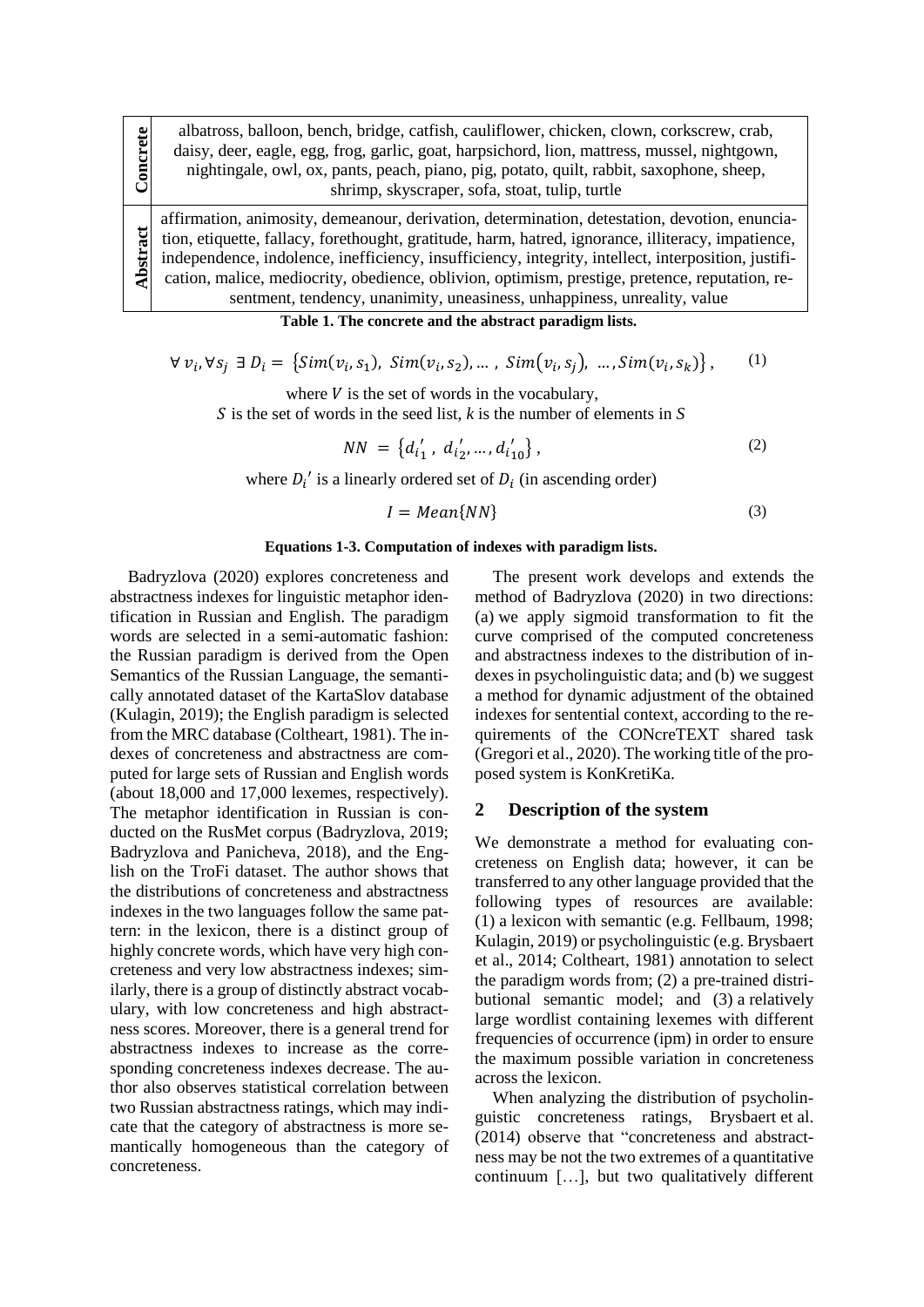

**Figure 1. Distribution of computational (raw KonKretiKa) and psycholinguistic (Brysbaert et al.) indexes**



**Figure 2. Sigmoid transformations**

characteristics." of a word. Following this observation and the previous work in (Badryzlova, 2020), we treat concreteness as a bimodal property investing the word with two characteristics: the rate of concreteness and the rate of abstractness. Thus, we start by computing the standalone indexes of concreteness and of abstractness; then, the single aggregate index is computed as a function of these two indexes.

# **2.1 Computation of raw indexes with paradigm words and distributional semantic similarity**

Computation of the standalone concreteness and abstractness indexes is based on paradigm lists of concrete and abstract words; we use the English concrete and abstract paradigms from Badryzlova (2020). These paradigms were compiled from the MRC Psycholinguistic Database: nouns from the top and from the end of the MRC concreteness rating were drawn to populate the concrete and the abstract paradigms, respectively. The paradigm lists are presented in Table 1.

The indexes of concreteness and abstractness were computed using a Continuous Skip-Gram model (Kutuzov et al., 2017) which had been

pre-trained on the lemmatized Gigaword 5th Edition corpus (Parker et al., 2011).

As shown in Equations 1-3, to compute a concreteness or an abstractness index  $(I)$  of a word, we measured semantic similarity (cosine distance) *Sim* between the vectors of this word and each word in the paradigm (concrete or abstract, respectively), and took the mean of the ten nearest semantic neighbors (*NN*).

In total, we computed concreteness and abstractness indexes for approximately 23,000 English words (nouns, verbs, adjectives, and adverbs); this lexicon was taken from the Brysbaert et al. (2014) ranking, which allowed us to analyze the correlation between the computational and the large-scale psycholinguistic data at the subsequent stages of the present study (see Section 3).

The obtained computational sets of concreteness and abstractness indexes were normalized to the range  $[1, 7]$ <sup>1</sup> in order to comply with the scale set by the CONcreTEXT shared task. In order to obtain an aggregate single-value index of a word, which would be representative of both its concreteness and abstractness, we subtracted the abstractness indexes from the concreteness indexes.

<sup>1</sup> Scikit-learn's MinMax Scaler (Pedregosa et al., 2011)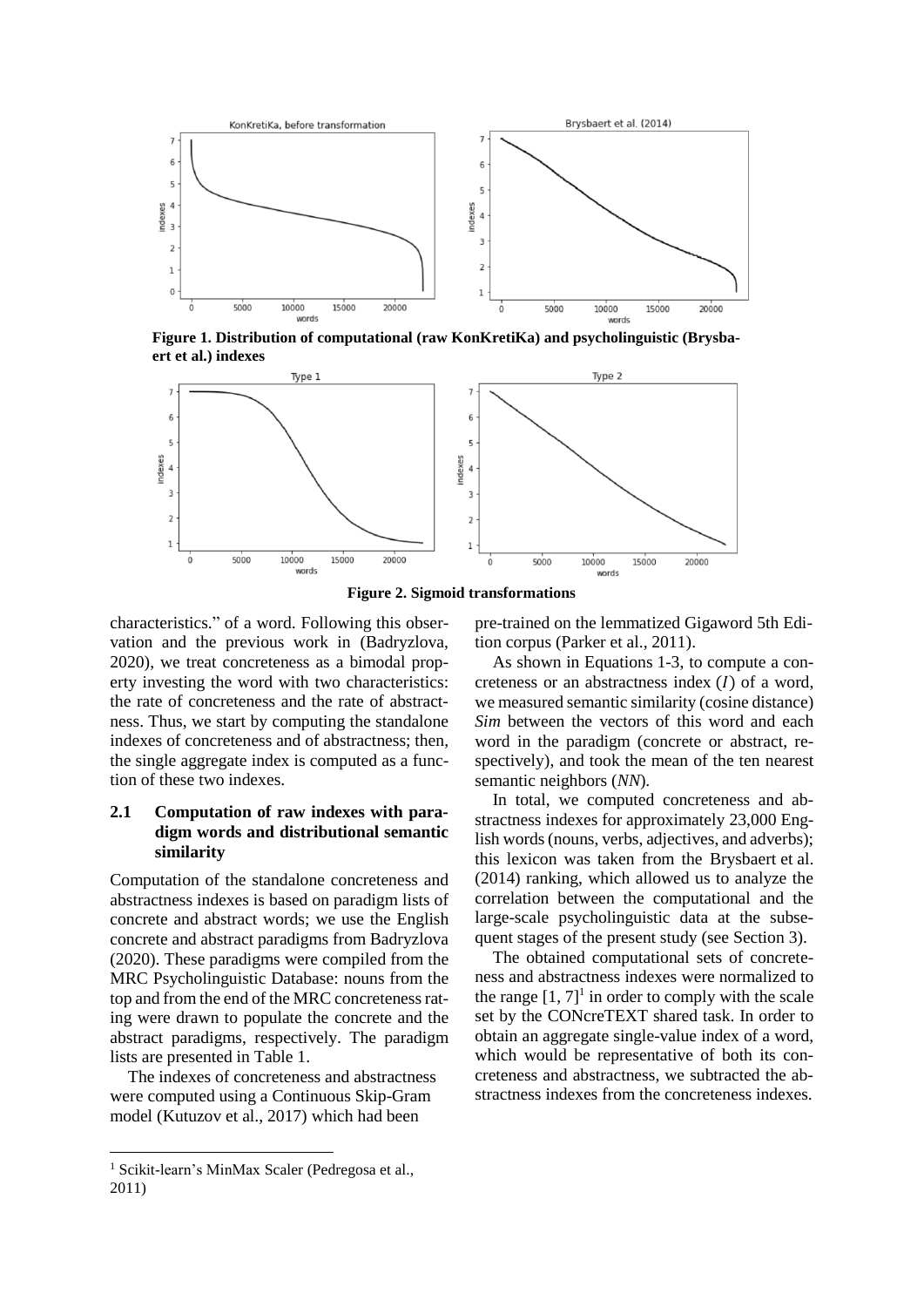| System       | Transformation | $\mathop{\rm isiment}\nolimits(c)$<br>ıtextua<br>adiu | <b>Result</b> $(r_s)$ | <b>Result</b> $(r)$ |
|--------------|----------------|-------------------------------------------------------|-----------------------|---------------------|
| Leader-1     |                |                                                       | 0.83313               | 0.83406             |
| Leader-2     |                |                                                       | 0.78541               | 0.78682             |
| KonKretiKa-3 | 2              | 0.5                                                   | 0.6634                | 0.6685              |
| KonKretiKa-1 | 1              | 0.5                                                   | 0.65102               | 0.66652             |
| Baseline-2   |                |                                                       | 0.55449               | 0.56742             |
| KonKretiKa-4 | 2              | 0.8                                                   | 0.54216               | 0.54465             |
| KonKretiKa-2 | 1              | 0.8                                                   | 0.54089               | 0.54479             |
| Baseline-1   |                |                                                       | 0.3825                | 0.37743             |

**Table 2. Modifications of KonKretiKa and their results in the shared task.**

# **2.2 Sigmoid transformation of raw indexes**

Figure 1 shows distributions of our raw aggregate indexes and the indexes attested in psycholinguistic research (Brysbaert et al., 2014). It is noticeable that the curve of computational indexes has a much steeper slope, resulting in lower variance; consequently, the discriminative power of such indexes will also be lower.

The raw KonKretiKa curve has the shape of a sigmoid; in generic form, the sigmoid function is described by the equation:

$$
S(x) = \frac{1}{1 + \exp(-ax + a * b)}
$$

where  $\alpha$  defines the slope of the function and  $\beta$ defines the inflection point. Consequently, we can transform the sigmoid by changing the  $a$  and  $b$ coefficients.

In the submissions to the CONcreTEXT shared task, we experimented with two transformations of the raw KonKretiKa curve (Figure 2). In the first transformation, we applied a heuristically chosen combination of  $\alpha$  and  $\beta$  which was intended to increase the slope and the curvature while preserving the *S*-shape of the sigmoid. The second transformation was intended to attain maximum resemblance of its shape to the Brysbaert et al. curve. We used grid search with different combinations of coefficients  $a$  and  $b$  to maximize the correlation between the two curves. During

this fitting, only the values of the indexes are adjusted, while their initial ranks remain intact – thus, there is no data leakage from the psycholinguistic ranking. <sup>2</sup>

#### **2.3 Contextual adjustment**

Since the CONcreTEXT shared task requires that the concreteness indexes of target words be dynamically adjusted to their sentential context, the following heuristic was applied in the submitted KonKretiKa models. We computed the mean concreteness of all content words in the sentence (with the target word excluded) and adjusted the concreteness value of the target word accordingly. The adjusted index  $A$  was computed as follows:

$$
A_t = R_t - (M * c)
$$

where  $t$  is the target word,  $R$  is the raw index from the KonKretiKa ranking,  $M$  is the mean concreteness of the sentence, and  $c$  is the adjustment coefficient. In the models submitted to the CONcreTEXT shared task, we applied two heuristically defined c coefficients:  $c = 0.5$  and  $c = 0.8$ .

Thus, the four modifications of KonKretiKa submitted to the shared task were differentiated by the two parameters: the type of transformation and the contextual adjustment coefficient.

# **3 Results and discussion**

The parameters of the four modifications and their results are presented in Table 2 (along with the Baselines and the Leaders). The results indicate that systems with the lower coefficient of sentential adjustment (0.5) perform better than systems with the higher adjustment coefficient  $(0.8)$  irrespective of the type of sigmoid transformation; yet, the system with Type 2 (fitted to the psycholinguistic data) transformation somewhat outperforms the system with Type 1 (*S*-shaped) transformation.

The best of our modifications, KonKretiKa-3, demonstrated Spearman correlation with the gold standard  $r_s = .6634$  and Pearson correlation  $r = .6685$ , ranking our system third in the track, yet by a substantial margin behind the two winning system (with *r<sup>s</sup>* = .83313 and *r* = .83406 and  $r_s$  = .78541 and *r* = .78682, respectively).

<sup>2</sup> The KonKretiKa ranking is available at:

https://github.com/yubadryzlova/CONcreTEXT-2020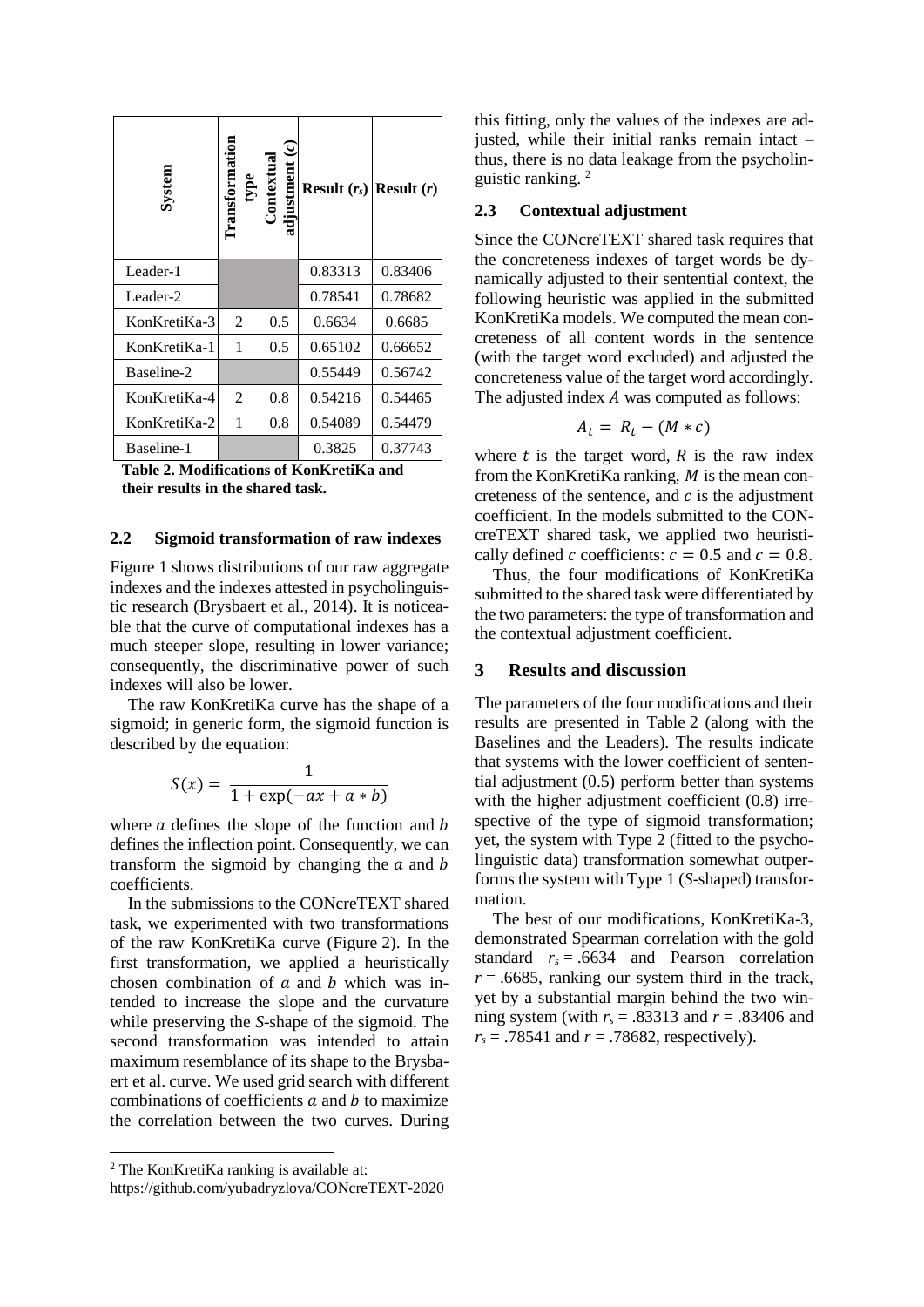| <b>Dataset</b>       | Gold<br>(dynamic)          | <b>BRY</b><br>(static)   |
|----------------------|----------------------------|--------------------------|
| <b>KKK</b> (static)  |                            | $r_s = 743$<br>$r = 751$ |
| <b>KKK</b> (dynamic) | $r_s = .663$<br>$r = .669$ |                          |
| <b>BRY</b> (static)  | $r_s = .755$<br>$r = .761$ |                          |

**Table 3. Pairwise correlations:** 

**KKK – KonKretiKa, BRY – Brysbaert et al., Gold – CONcreTEXT gold standard.**

### **3.1 Analysis of contextual adjustment**

We carried out a post hoc analysis of the contextal adjustment coefficient (*c*) by using grid search to maximize the correlation between KonKretiKa (Type 2 transformation) and the gold standard. Moreover, we altered the scope of the context words for which the mean sentential concreteness (*M*) was computed – by taking 2-3 nearest semantic neighbors (either of any part of speech, or only nouns, or only verbs); this was done in order to reduce the possible noise from the words that are not semantically related to the target in the sentence. The change of the contextual scope did not lead to a substantial difference in the result. As for the contextual adjustment coefficient, the grid search showed that  $c = 0.32$  – which is lower than the most efficient coefficient from our earlier submissions ( $c = 0.5$  in KonKretiKa-3) – results in a slight increase of correlations:  $r<sub>s</sub> = .678$  and *r* = .688.

A closer analysis of the test sentences suggests that contribution of contextual adjustment presumably may be increased by considering a broader context of a sentence – for instance, spanning over 1-3 adjacent sentences from the left and the right contexts; this option constitutes a possible direction for future work.

# **3.1 Comparison of computational and psycholinguistic data**

Pairwise correlations between the computational (KonKretiKa, KKK) and the psycholinguistic rankings (Brysbaert et al., BRY and the gold standard) are shown in Table 3. It can be seen that KKK better correlates with the BRY data than with the gold standard  $(r_s = .743, r = .751$  vs.  $r<sub>s</sub> = .663$ ,  $r = .669$ , respectively). Presumably, such difference in the two correlations is due to the much larger size of the BRY lexicon. The correlation between the two psycholinguistic datasets

| word              | <b>BRY</b> | KKK  | <b>Diff</b> |
|-------------------|------------|------|-------------|
| handmaiden (N)    | 6.45       | 1.54 | 4.91        |
| tire(V)           | 7          | 2.18 | 4.82        |
| bedrock $(N)$     | 6.18       | 1.55 | 4.63        |
| alarm $(N)$       | 6.19       | 1.58 | 4.61        |
| text (N)          | 6.89       | 2.31 | 4.58        |
| nonreactive (ADJ) | 2.25       | 6.82 | $-4.57$     |
| temptingly (ADV)  | 1.72       | 6.26 | $-4.55$     |
| hail $(V)$        | 5.96       | 1.5  | 4.47        |
| stance $(N)$      | 5.53       | 1.11 | 4.42        |
| nudge(N)          | 6.19       | 1.8  | 4.39        |
| chasm $(N)$       | 5.84       | 1.45 | 4.39        |

**Table 4. Top residuals: Brysbaert et al. (BRY) vs. KonKretiKa (KKK).**

(BRY vs. Gold) is  $r_s = .755$ ,  $r = .761$ , which is close to the correlation between KKK and BRY.

We undertook closer pairwise comparative analysis between two pairs of rankings:

- 1. Static KonKretiKa indexes (the indexes after Type 2 sigmoid transformation, without contextual adjustment) vs. the Brysbaert et al. ranking (which is also static): approximately 23,000 words – nouns, verbs, adjectives, and adverbs (the two wordlists are identical).
- 2. Indexes of the target words from the CONcreTEXT test data as presented in the dynamic version of KonKretiKa (the sigmoid-transformed Type 2 indexes with contextual adjustment coefficient  $c = 0.32$ ) vs. the Gold standard (where the target words are also ranked dynamically in context): 436 words – verbs and nouns.

The top residuals between the KonKretiKa and the Brysbaert et al. indexes are presented in Table 4. Analysis of these discrepancies suggests that most of them stem from polysemy and the differences between its representation in distributional semantic models and in psycholinguistic reality. Thus, distributional semantic models do not discriminate between various meanings of words; if occurrences of one of the meanings substantially outnumber the other meanings in discourse and, as a consequence, in the training corpus, the resulting vector reflects the more frequent meaning.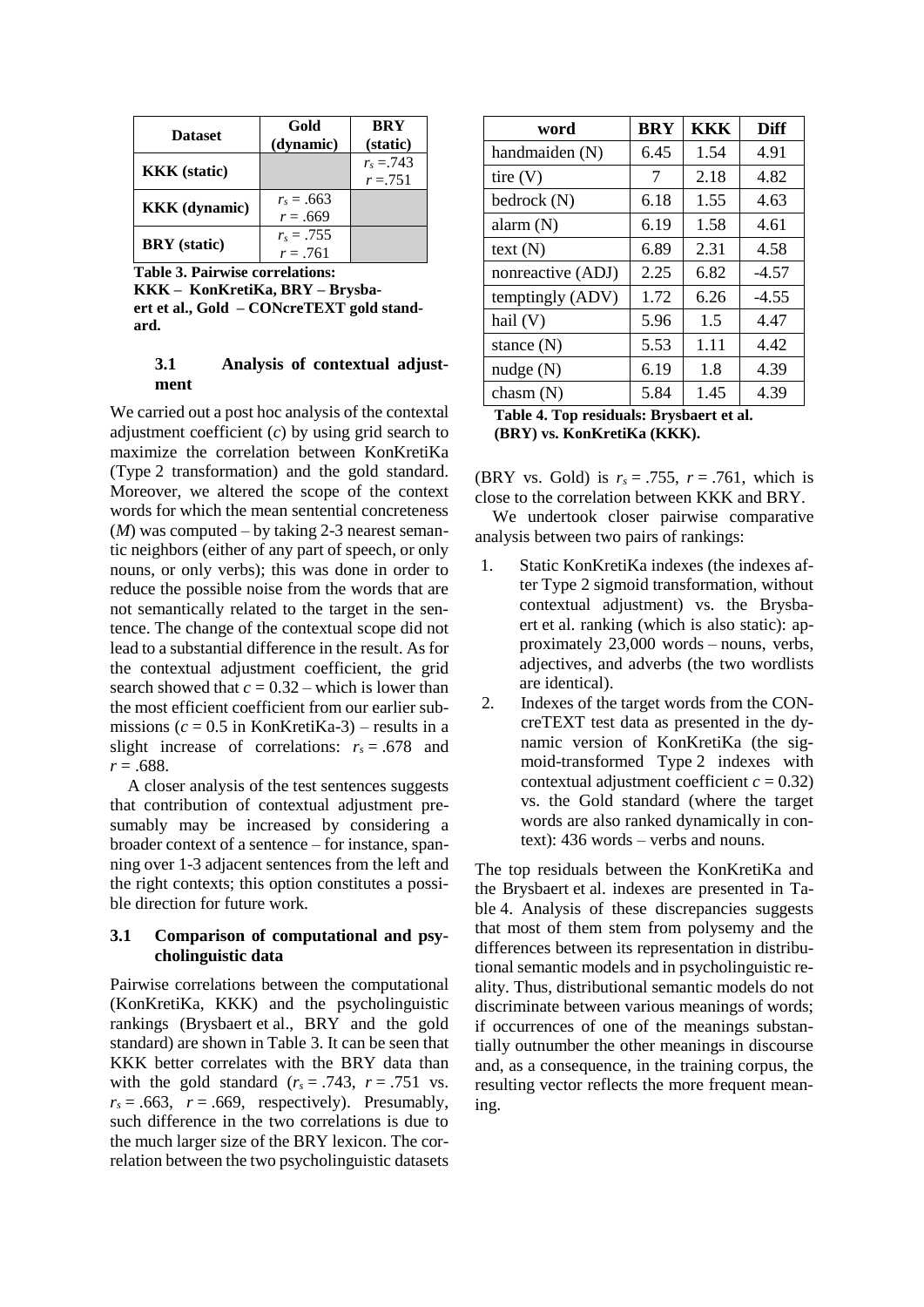| Sentence | Target<br>word            | Gold | KKK           | Diff | <b>TEXT</b>                                                                                                                             |
|----------|---------------------------|------|---------------|------|-----------------------------------------------------------------------------------------------------------------------------------------|
| 399      | vision $(N)$              |      | 6.03 1.86     | 4.17 | Check your $\langle$ vision $\rangle$ to see if you are seeing blurry or double.                                                        |
| 353      | vision $(N)$              |      | 5.97 1.82     | 4.15 | With retinal migraine, you may experience loss of $\langle$ vision $\rangle$ in one<br>eye and a headache that starts behind your eyes. |
| 155      | spirit $(N)$              | 6    | 2.33          | 3.67 | Gin is an alcoholic $\langle$ spirit $\rangle$ made from distilled grain or malt.                                                       |
| 324      | pain(N)                   | 5.2  | 1.59          | 3.61 | See your doctor if you are experiencing $\langle$ pain $\rangle$ or discomfort.                                                         |
| 61       | answer $(N)$              |      | $ 5.45 $ 1.91 | 3.54 | Be sure to write your final $\langle$ answer $\rangle$ without the negative sign.                                                       |
| 385      | war $(N)$                 |      | 5.57 2.06     | 3.51 | They have escaped from civil $\langle \text{war} \rangle$ in Liberia or Zimbabwe.                                                       |
| 81       | answer $(N)$              |      | 5.32 1.92     | 3.4  | Final $\langle$ answers $\rangle$ for equations are considered wrong unless you<br>have broken them down to their simplest form.        |
| 237      | heart $(N)$               |      | 6.32 2.98     | 3.34 | The $\langle$ heart $\rangle$ pumps blood due to an internal electrical system.                                                         |
| 163      | pain(N)                   |      | 4.97 1.63     | 3.34 | Take your medications to ease your physical $\langle$ pain $\rangle$ .                                                                  |
| 176      | agreement $(N)$ 5.16 1.85 |      |               | 3.31 | After signing the indemnification $\langle$ agreement $\rangle$ , you can sign the le-<br>gally binding bond agreement.                 |

**Table 5. Top residuals: KonKretiKa (KKK) vs. Gold standard.**

For example, the nearest semantic neighbors of the noun *handmaiden* in the distributional semantic model<sup>3</sup> are: *embodiment*, *personification*, *epitome*, and *paragon* – associating this word with its abstract, metaphoric meaning 'something that supports something else that is more important $^{\prime 4}$ , whereas for speakers of English the other, concrete meaning 'a woman who is someone's servant' apparently stands out as being more salient. Similarly, among the nearest semantic neighbors of the noun *chasm* in the distributional semantic model are: *disparity*, *schism*, *rich-poor divide*, *mistrust*, *(the) haves*, *divergence*, *antagonism*, and *inequality* – indicating that the distributional vector of *chasm* is biased towards the abstract meaning of this word ('a very big difference that separates one person or group from another') rather than the concrete one ('a very deep crack in rock or ice'), while human subjects see the latter meaning as more salient or prevalent.

As for *nonreactive* and *temptingly*, which are more concrete in the computational data, this could be explained by their perceived vagueness to human subjects, since these words do not have meanings that would be markedly juxtaposed to each other in terms of concreteness-abstractness – thus ranking them rather low in the psycholinguistic data. Meanwhile, the nearest semantic neighbors of *temptingly* in the distributional semantic model are: *strappy sandal*, *capelet*, *knee-length skirt*, *enticingly*, *floral-print*, *high-heeled sandal*, *lace-trimmed*, *harem pants*, and *puffed sleeve* – all rather concrete objects (or the properties of such objects).

The top residuals between KonKretiKa and the gold standard are shown in Table 5. The discrepancy between the abstract meaning of *vision* ('the ability to think about and plan for the future, using intelligence and imagination, especially in politics and business') and its concrete meaning ('the ability to see') can also be attributed to the differences between representation of meanings in distributional semantic models and in psycholinguistic reality – the reason already discussed above. Thus, the nearest distributional semantic neighbors of *vision* are: *worldview*, *ideal*, *visionary*, *thinking*, *perspective*, *idea*, *dream*, and *blueprint* – rather than terms related to eyesight.

The noun *spirit* in Table 5 (Sentence 155) is used in the sense of 'strong alcoholic drink'. However, its nearest neighbors in the distributional semantic model are *ethos*, *ideal*, *idealism*, *tradition*, *essence*, *enthusiasm*, *passion*, *faith*, *chivalric*, *zeal*, *credo*, and *compassion* – indicating that the meaning 'your attitude to life or to other people'

<sup>&</sup>lt;sup>3</sup> Continuous Skip-Gram model (Kutuzov et al.,

<sup>2017),</sup> pre-trained on Gigaword 5th Edition corpus

<sup>4</sup> Definitions are cited according to Macmillan Dictionary (n.d.)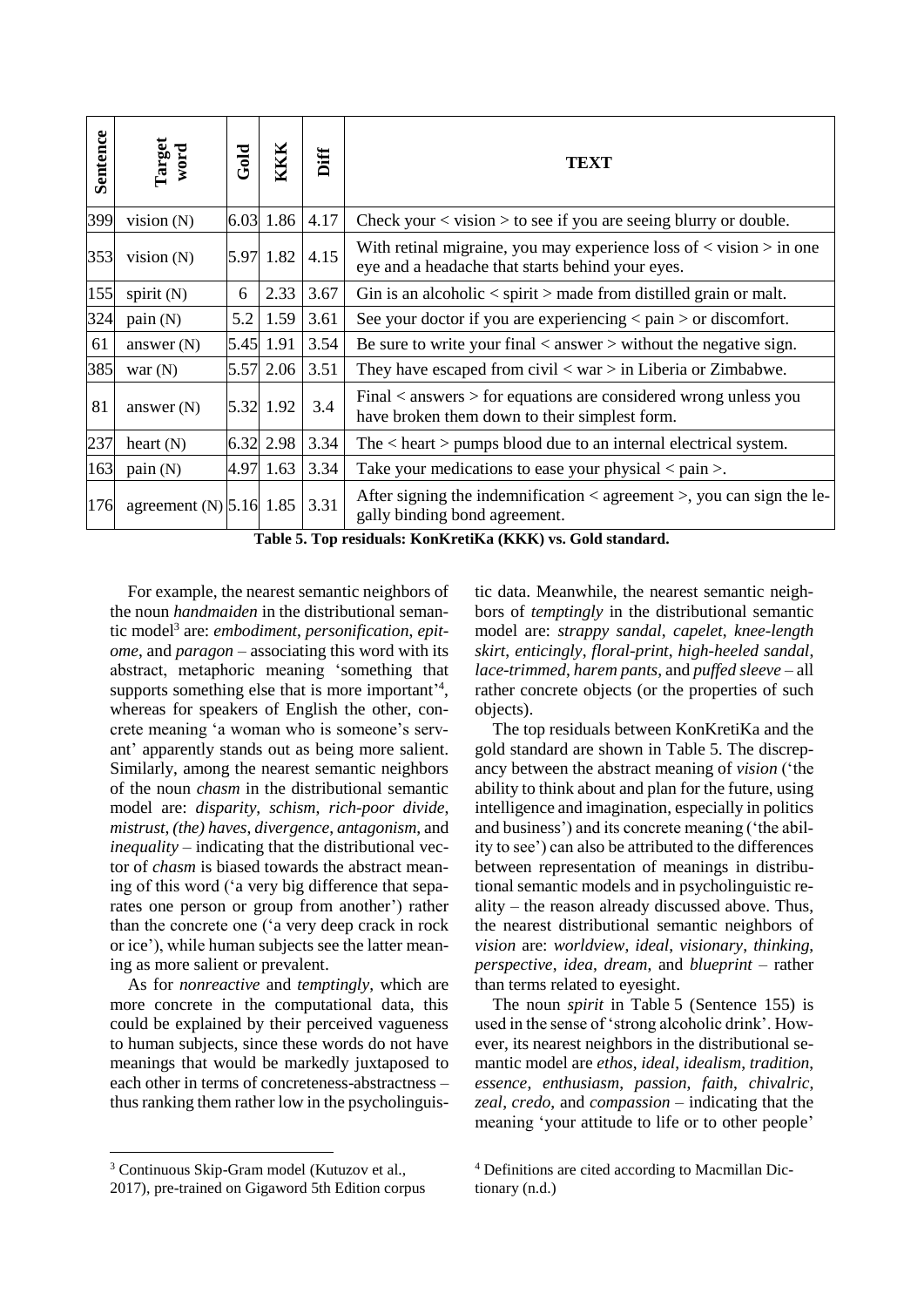is dominant in the model, and the contextual adjustment we apply is not sufficient for overcoming the abstractness of the dominant meaning.

As for the noun *war*, its nearest neighbors in the distributional semantic model are *conflict*, *warfare*, *invasion*, *1991-95 Serbo-Croatian*, *Israel-Hezbollah*, *genocide*, *Bosnia war*, *Jehad*, *civilwar*, *Croatia war*, *Cold War*, *Iran-Iraq*, *wartime*, *Vietnam-like*, etc. – that is, rather abstract concepts. The only more concrete words referring to physical combat action that occur in the distributional semantic neighborhood of *war* are *battlefield* and *bloodshed*, but this is not enough to outweigh the abstract terms. Thus, the distributional semantic model models warfare in terms of abstract rather than concrete (such as names of weapons, military equipment, military personnel, etc.) concepts. As a result, military action is not sufficiently juxtaposed to the metaphoric meaning of *war* as 'a situation in which two people or groups of people fight, argue, or are extremely unpleasant to each other'.

In the case of *answer* and *agreement*, their nearest distributional semantic neighbors in the model are fairly abstract concepts: *explanation*, *answer*, *reply*, *solution*, *unanswerable*, *query*, *TV-talkback answer*, *question*, and *yes* (for *answer*), and *accord*, *pact*, *deal*, *treaty*, *initial*, *negotiation*, *memorandum*, *compromise*, and *negotiate* (for *agreement*). Meanwhile, human subjects rank *answer* and *agreement* rather high in concreteness; presumably, this is a consequence of conflating the mental representations of the action of answering / reaching an agreement with their two modes – the spoken and the written, i.e. with the physical actions of speaking and writing. This conflation is not reflected in discourse – it largely exists in the mental representations of *answer* and *agreement* and, therefore, is not very distinguishable on the level of linguistic representation.

Of interest are the cases of *heart* and *pain*, which have much lower concreteness in KonKretiKa than in the gold standard sentences where these words are used in their physical, concrete meanings. The nearest distributional semantic neighbors of *heart* are *heart-related*, *coronary artery*, *kidney*, *liver*, *lung*, *arrhythmia*, *cardiac*, *angina*, and *aneurism*. The nearest neighbors of *pain* are *discomfort*, *ache*, *agony*, *tingling sensation*, *numbness*, *soreness*, *menstrual cramp*, *lightheadedness*, *stiffness*, *nausea*, and *arthritis*. It would be quite expected for such semantic neighborhood to entitle *heart* and *pain* to higher concreteness values than what they receive in KonKretiKa. A more in-depth analysis into this contradiction revealed that it stems from the vulnerability in the semantic composition of the concrete paradigm which was used to compute the raw indexes (see Table 1). The words of this paradigm belong to the two major semantic classes – living organisms (animals and plants) and manmade artifacts. The class of words denoting human beings was intentionally excluded when the paradigm was compiled on the grounds that such nouns tend to indicate abstract social roles rather than physical humans. As a consequence, physical organic objects such as body parts and organs, or physical sensations and physiological conditions received non-uniform indexes in KonKretiKa: those that refer to humans as well as to animals (e.g. in veterinary or gastronomic discourse) ranked rather high in concreteness: e.g. *liver* (6.6), *pancreas* (6.4), *foot* (6.3), *encephalitis* (6.25), *kidney* (6.25), *entrails* (6.05), *tummy* (5.92), *womb*  $(5.6)$  – whereas those that tend to be primarily associated with humans received lower indexes, e.g. *heart* (2.63), *heartburn* (2.57), *scar* (2.53), *nausea* (2.5), *headache* (1.61), *distress* (1.5), *pain* (1.21), *queasiness* (1.12), etc. Thus, comparison of the KonKretiKa computational indexes with the psycholinguistic data of CONcreTEXT allowed us to detect a potential shortcoming in our approach to the design of the concrete paradigm. As was noted in previous study (Badryzlova, 2020), the class of concrete words seems to be more semantically heterogeneous than of abstract words; therefore, it may reasonable in future experiments to diversify the concrete paradigm and expand it in size by including words that denote human beings.

# **4 Conclusions**

We presented KonKretiKa system for computing concreteness indexes of English words in context; the system was submitted to the English track of the CONcreTEXT shared task. The best modification of KonKretiKa ranked third in the task, with  $r_s$  = .6634 and  $r$  = .6685 against the gold standard. We treat concreteness as a bimodal problem and use paradigm lists of concrete and abstract words to compute two indexes for each word, that of concreteness and of abstractness. The single aggregate index indicative of both the word's concreteness and abstractness is computed as the function of the two respective indexes. The set of raw aggregate indexes is transformed using sigmoid transformation to increase the variance and to attain greater similarity to the psycholinguistic